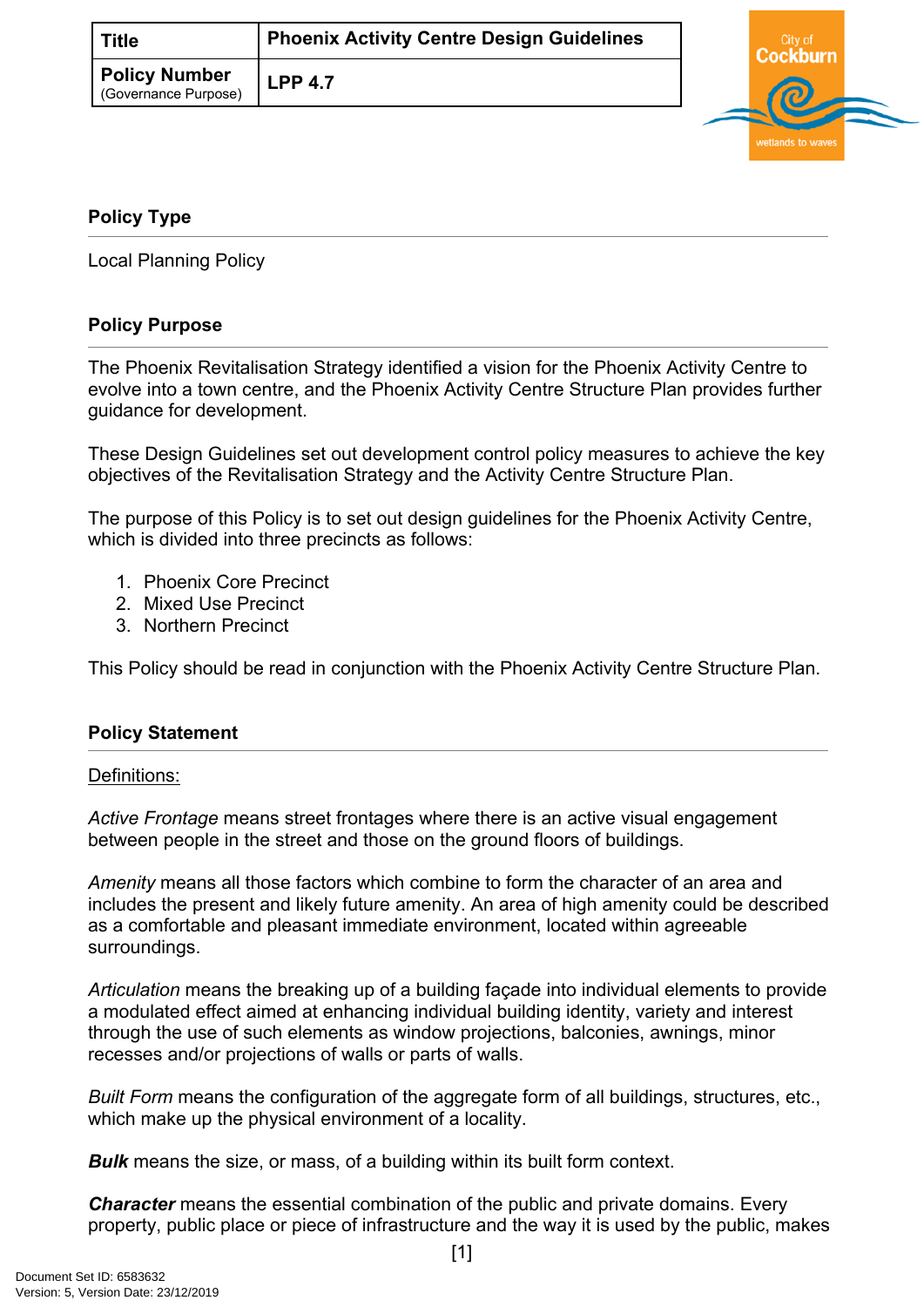|                      | Title                | <b>Phoenix Activity Centre Design Guidelines</b> |
|----------------------|----------------------|--------------------------------------------------|
| (Governance Purpose) | <b>Policy Number</b> | <b>LPP 4.7</b>                                   |



a contribution, whether large or small. It is the cumulative impact of all these contributions that establishes neighbourhood character.

*Context* means the specific character, quality, physical, historic and social context of a building's setting and may, according to circumstances, be a group of buildings, a part of a street, whole street, part of a town or the whole town.

*Legibility* means a street and movement system designed to provide a clear sense of direction and connection, giving definite signals regarding the spatial layout and geography of an area.

**Public Realm** means areas of a town which belong to the community as a whole. This refers to spaces that are physically accessible to the public, and those aspects of other spaces that are visible from physically accessible spaces. It incorporates features such as streets, parks, squares, community buildings and the street facades of other buildings.

*Scale* means the size of a building and its relationship with its surrounding buildings or landscape.

*Streetscape* means the total visual impression gained from any one location within a street including the natural and man-made elements and is made up of the appearance of and the relationships between buildings in terms of design, scale, materials, colours, finishes, signs, external furniture, paving materials for roads, footpaths and landscaping.

**Passive Surveillance** means the presence of passers-by or the ability of people to be seen in public spaces from surrounding windows, decks, balconies or the like. "eyes on the street" provided by local people going about their daily activities.

- (1) General policy objectives
	- 1. To create a high quality and safe pedestrian environment along Rockingham Road in the Phoenix Activity Centre.
	- 2. To create a new sense of place with high-quality and dynamic building and landscape design and landmark development sites.
	- 3. To create an activity centre with a readily identifiable character.
	- 4. To facilitate safe and convenient pedestrian and cyclist movement within the Activity Centre, resolving vehicle and pedestrian/cyclist conflict points.
	- 5. To create an Activity Centre that is highly legible.
	- 6. To create attractive, active frontages that provide visual interest and contribute to pedestrian and cyclist safety and comfort.
	- 7. To ensure that signage is not visually obtrusive, does not result in excessive visual clutter; and does not hinder passive surveillance.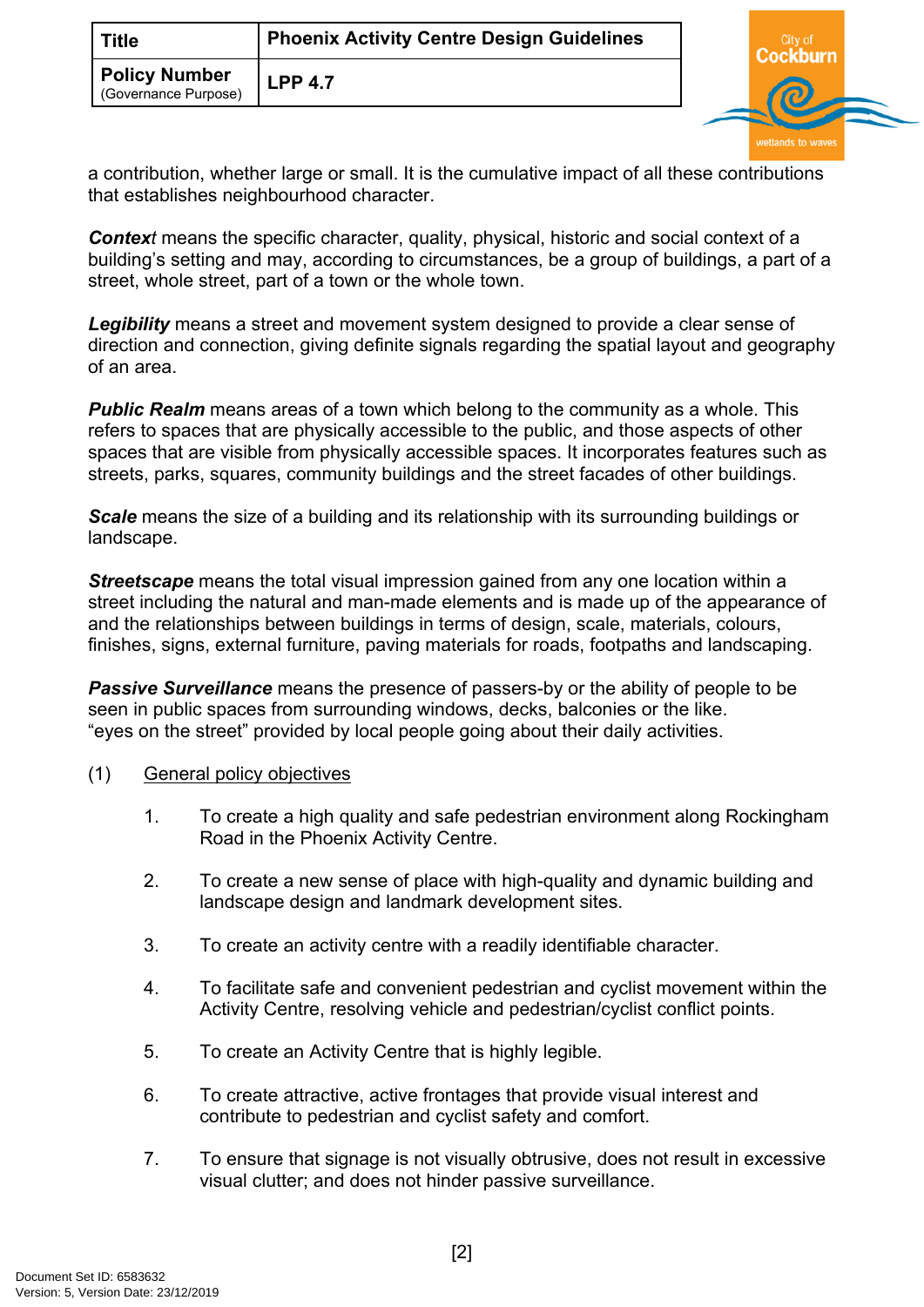- 8. To ensure that signage is compatible with the scale, design and visual character of the building and activity centre.
- 9. To provide adequate opportunities for commercial advertising to support and encourage business activity.
- 10. To encourage an increase in pedestrian and cycling trips by maximising the convenience, safety and appeal of these modes of travel.
- 11. To create safe, functional and attractive car parking areas that allow for landscaping, and facilitate safe and convenient pedestrian and cyclist movement.
- 12. To encourage landmark development features which are integrated with buildings, and which improve legibility within the activity centre.
- 13. To utilise artworks to create community identify; improve inactive frontages; improve legibility; and provide functional infrastructure for pedestrians and cyclists.
- 14. To promote the integration of wayfinding with urban design, landscaping, architectural design and public art.
- 15. To encourage mixed use development and a diversity of land uses.
- (2) General Provisions
	- 1. Signage
		- (a) Development should include clearly identifiable entry point(s) for customers/pedestrians in the building design, rather than relying on signage.
	- 2. Lighting
		- (a) Development should make provision for the location of external lighting, to include the lighting of commercial building facades for public safety purposes and to add variety, interest and character to the development at night.
		- (b) Lighting should be even and consistent to avoid shadows and glare, and should be provided to increase safety and security along important pedestrian pathways.
- (3) Phoenix Core Precinct
	- 1. Movement
		- (a) Development Applications are to be accompanied by a Pedestrian and Cyclist Movement Plan demonstrating how pedestrian and cyclist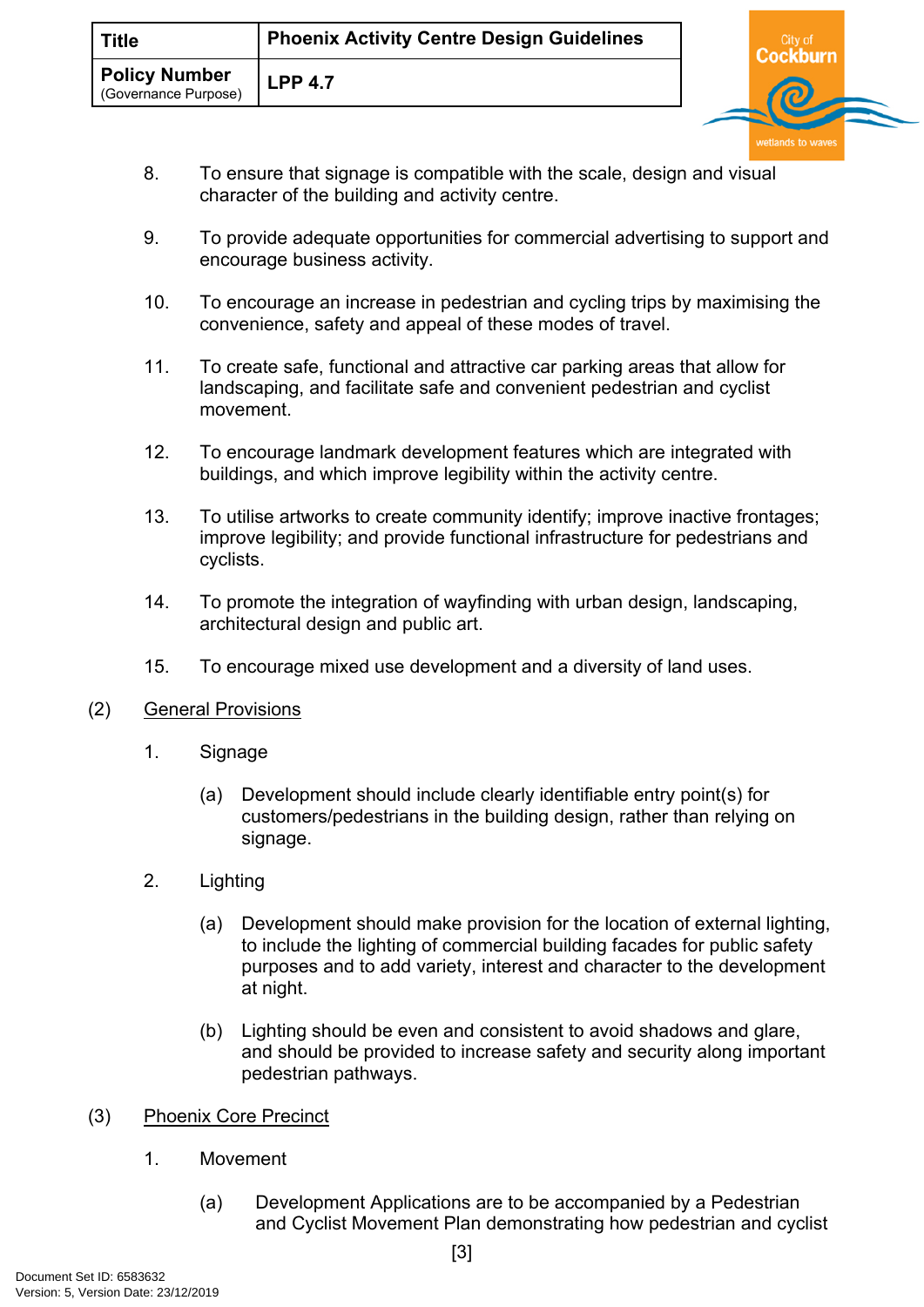| <b>Title</b>                                | <b>Phoenix Activity Centre Design Guidelines</b> |   |
|---------------------------------------------|--------------------------------------------------|---|
| <b>Policy Number</b><br>Governance Purpose) | <b>LPP 4.7</b>                                   | க |

connectivity can be accommodated safely and conveniently, addressing the following:

- (i) Demonstrate improvements to legibility, permeability and pedestrian safety along and connecting with Rockingham Road.
- $(ii)$  Inclusion of separate pedestrian path(s) on the vehicle access ramp from Rockingham Road to secure safe pedestrian movement, where the ramp is retained as part of a redevelopment proposal, or a proposal for expansion of the floorspace.
- (iii) Demonstrate how car parking areas include safe and convenient pedestrian routes to key destinations, both from car parking bays, bus stops, and from the wider pedestrian network. This may require a decrease in the number of parking spaces to allow for improved accessibility and/or improved landscaping.
- (iv) Provision of high quality, safe, secure and accessible end-oftrip facilities for cyclists.
- (b) All development applications for the Phoenix Shopping Centre site that propose expansion of floorspace, or extensions or modifications to car parking areas or vehicle access ramps, must address the following matters:
	- (i) Demonstrate improvements to the servicing area on Rockingham Road.
	- (ii) Minimising the width and impact of vehicle crossovers on the pedestrian environment if possible, given that they serve to disconnect the pedestrian environment, reduce pedestrian comfort and increase potential conflict between vehicles and cyclists and pedestrians.
	- (iii) Improving the inactive frontage.
	- (iv) Improving the interface with the bus stop.
- (c) Improve pedestrian connectivity through the Phoenix Shopping Centre site, and to the main entries of the shopping centre.
- (d) Demonstrate improvements to the servicing area on March Street which reduce negative impacts on residential amenity.
- 2. Built Form
	- (a) Proposed buildings or extensions/major modifications to buildings are to address street frontages (and internal roads) and maximise opportunities for passive surveillance of streets, car parking areas, and areas used by pedestrians and cyclists.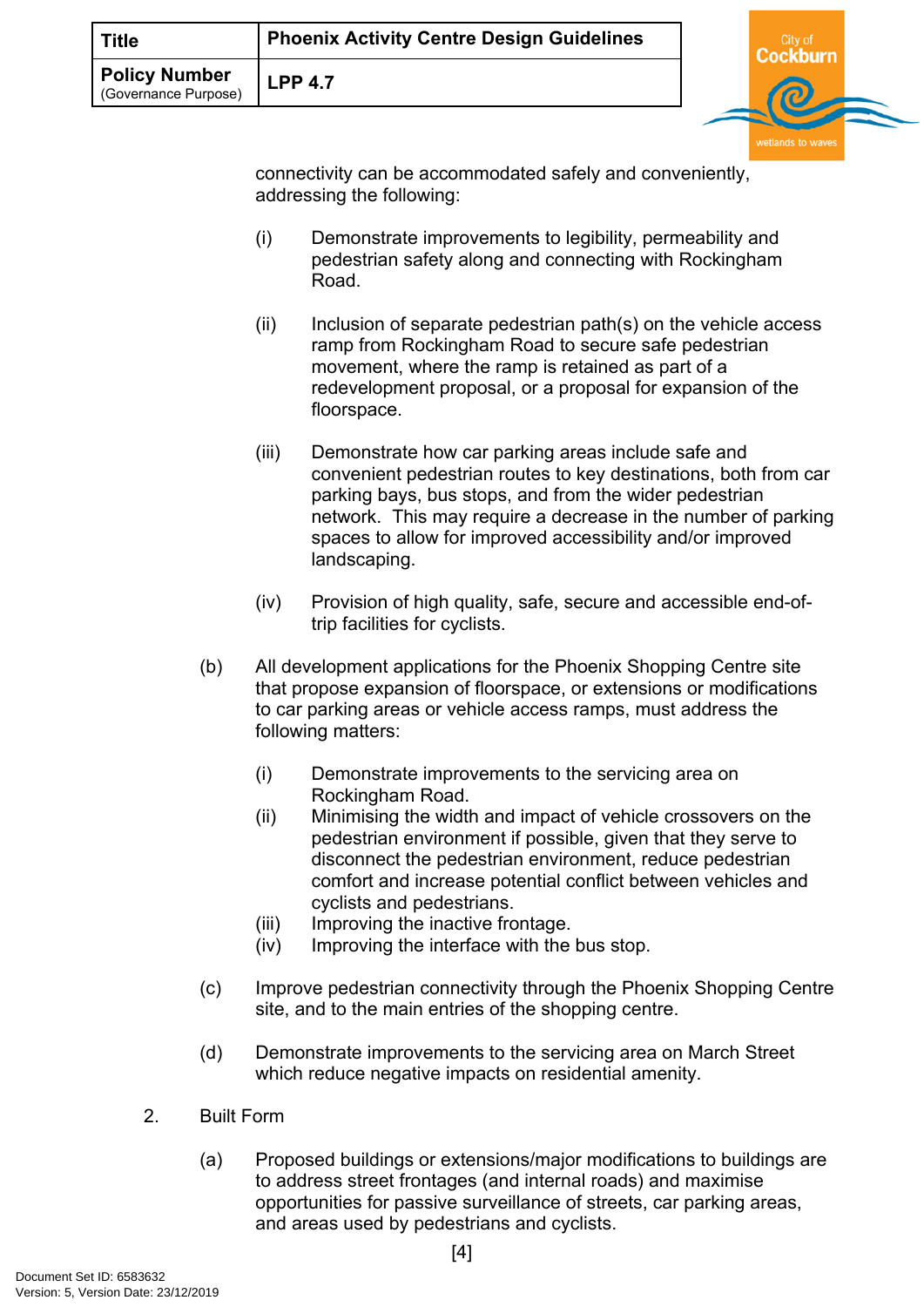| <b>Title</b>                          | <b>Phoenix Activity Centre Design Guidelines</b> | `itv of |
|---------------------------------------|--------------------------------------------------|---------|
| Policy Number<br>(Governance Purpose) | <b>LPP 4.7</b>                                   | Ы       |

(b) Proposed buildings or extensions/major modifications to buildings are to be appropriately detailed at ground level so that they create an attractive, safe and interesting environment for occupants and pedestrians alike.

wetlands to way

- (c) Ground floor non-residential frontages fronting Rockingham Road or primary pedestrian linkages are to be designed as shop fronts with no less than 70% glazing. Buildings fronting other public areas shall be glazed for a minimum of 50%. Glazing percentages are to apply from between 0.9m and 2.1m above footpath/street level.
- (d) Where an active frontage cannot be achieved, for example servicing/loading areas, it should be demonstrated how the frontage has been designed to contribute to a high quality, safe and attractive street environment by:
	- (i) Minimising the length and height of blank walls, and
	- (ii) Articulating blank walls through the creative application of complementary materials, avoiding large continuous masses of the same finish; and/or the provision of appropriately integrated structural features, lighting, street furniture, artworks, or display windows where possible.
- (e) Vehicle ingress and egress, loading facilities and building services should be designed so that they do not detract from a high quality, safe and attractive public realm.
- (f) Wherever possible development should use built form to signify entry points rather than relying on signage elements (including 'signage' structures) to serve as a landmark to the shopping centre, and/or to signify the location of entrances to the shopping centre.
- (g) Wherever possible the opportunity to "sleeve" large scale retail and/or to introduce outwards-facing uses to avoid blank walls is strongly encouraged. Buildings at ground level should contain activities that positively contribute (either passively or actively) to the public domain.
- (h) Ensure where appropriate that development complements and corresponds to neighbouring or abutting built form through consideration of form, detail and application of materials.
- 3. Visual Impact
	- (a) Development must demonstrate the visual impact of development from the surrounding area, particularly from the residential area to the east of the activity centre.
	- (b) Buildings and structures should present well from all angles as some may be visible from a considerable distance.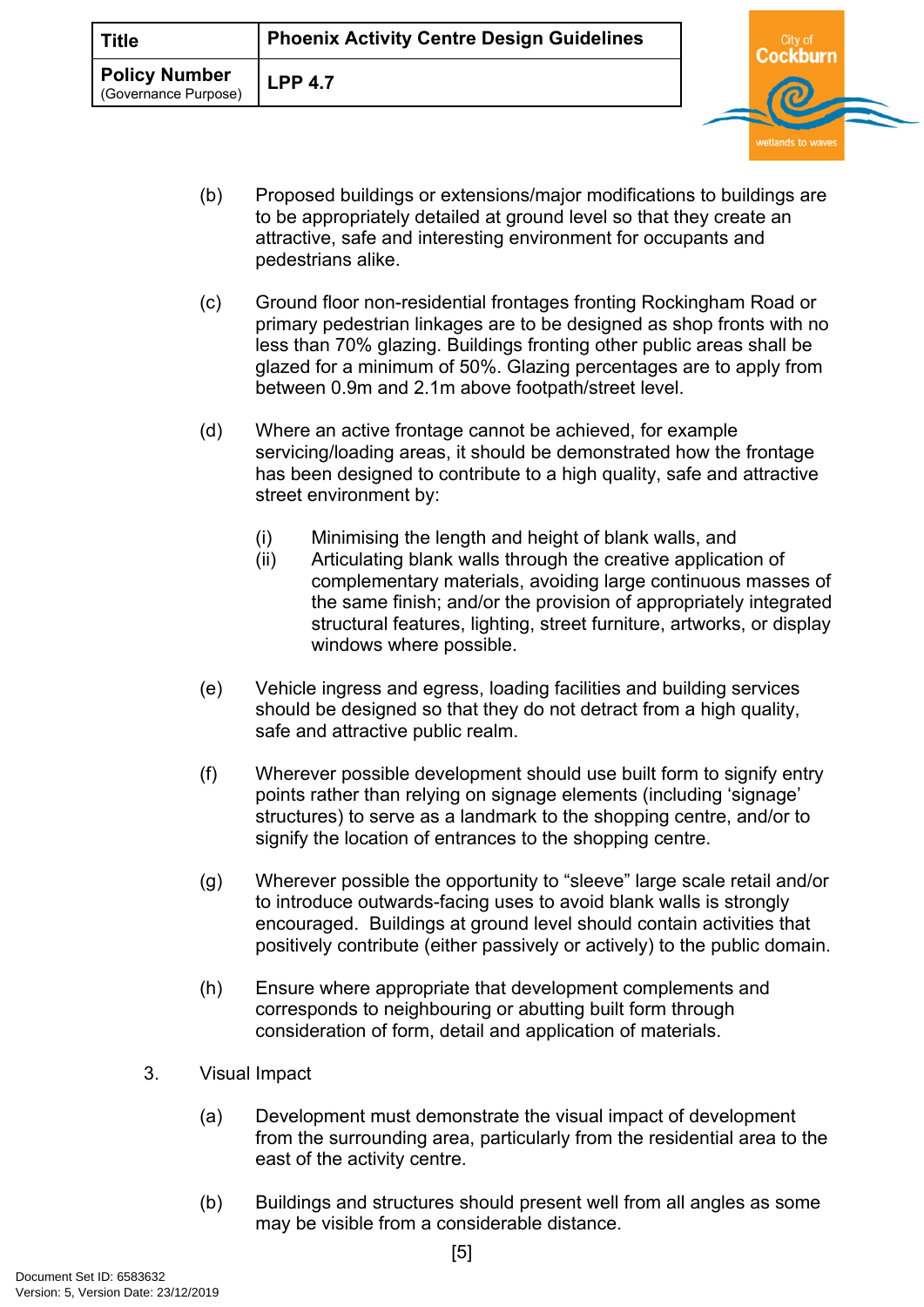| <b>Title</b>                                 | <b>Phoenix Activity Centre Design Guidelines</b> |  |  |
|----------------------------------------------|--------------------------------------------------|--|--|
| <b>Policy Number</b><br>(Governance Purpose) | <b>LPP 4.7</b>                                   |  |  |

(c) Development should demonstrate that consideration has been given to the vista and pedestrian connectivity from Orleans Street, including ensuring the following is achieved:

wetlands to wave

- (i) The establishment of safe and attractive pedestrian connectivity;
- (ii) ensuring development is not obtrusive when viewed from Orleans Street
- 4. Signage
	- (a) All development applications should be accompanied by information regarding the location and scale of signage.
	- (b) Signage should be:
		- (i) Be contained within the boundary of the lot
		- (ii) Be easy to read and provide a clear message
		- (iii) Only advertise goods and services that relate to the business on which the sign is located
	- (c) Signage is to be an integrated part of the building/site, and should be compatible with the scale, design and visual character of the building/site, and should not result in visual clutter.
	- (d) Signage is not to cover a large proportion of the shopfront window, or prevent passive surveillance.
	- (e) Signage and signage structure should not be used in isolation to signify entry points to development.
- 5. Landscaping
	- (a) Development proposals should include the retention of existing landscaping on March Street to provide a buffer with the residential development on the eastern side of the road.
- (4) Mixed Use Precinct
	- 1. Objectives
		- (a) To create a vibrant mixed use environment that facilitates a diversity of uses.
		- (b) Promote a diversity of housing types within the activity centre structure plan area.
		- (c) To encourage rationalisation of signage to reduce visual clutter and enhance the streetscape.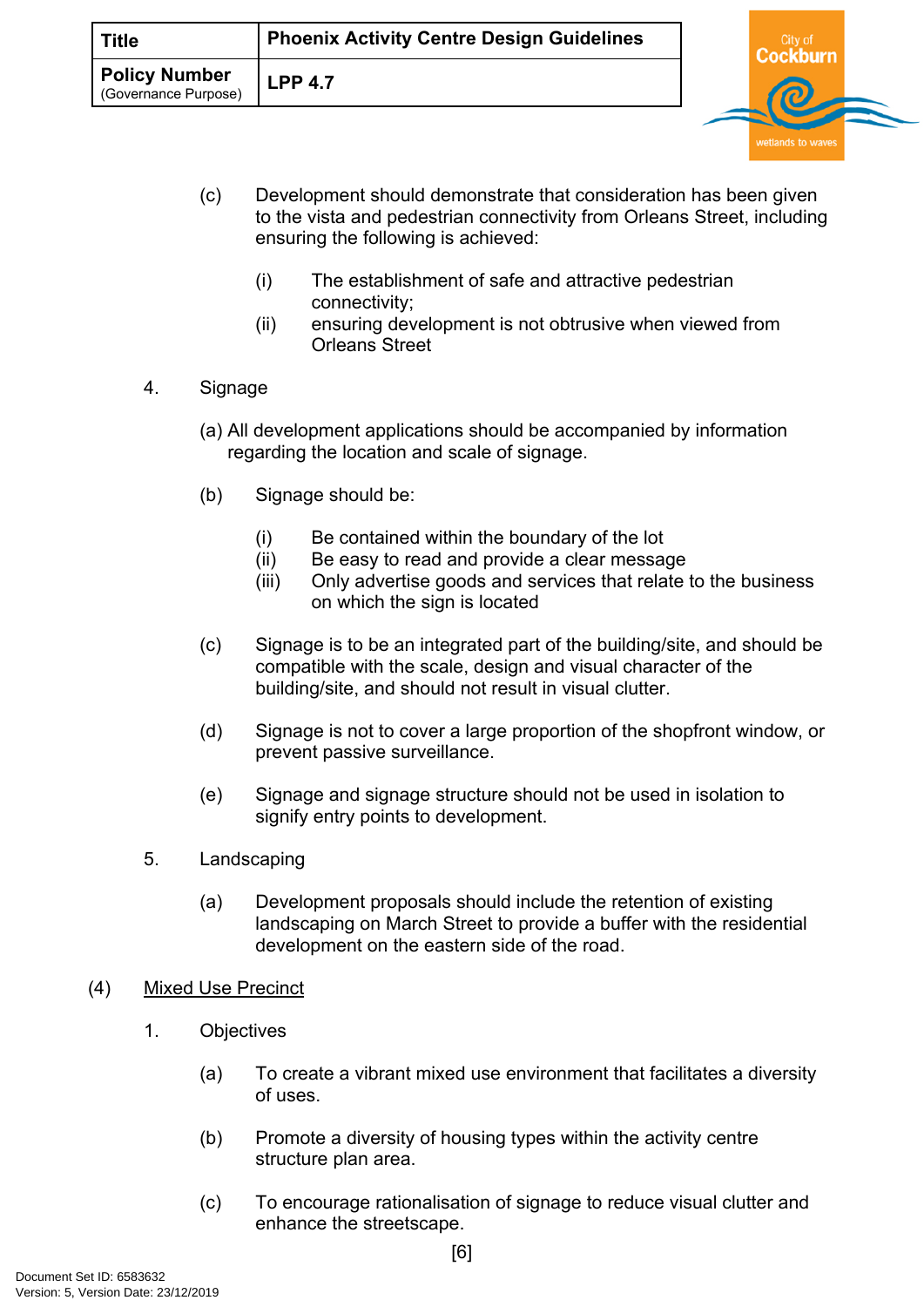| <b>Title</b>                                 | <b>Phoenix Activity Centre Design Guidelines</b> |  |
|----------------------------------------------|--------------------------------------------------|--|
| <b>Policy Number</b><br>(Governance Purpose) | <b>LPP 4.7</b>                                   |  |

- (d) To encourage mixed use development whereby non-residential uses can be accommodated at the ground floor.
- (e) To ensure residential amenity and security is protected in mixed use environments.
- (f) To protect the residential amenity of dwellings on adjacent 'Residential' zoned land.
- (g) To ensure high quality built form in the 'Mixed Use' zone that provides interest to the street, and promotes passive surveillance.
- (h) To ensure new development in the 'Mixed Use' zone achieves visual cohesiveness.
- (i) To ensure buildings are robust and adaptable to allow for future use changes so that the mixed use area can evolve over time to meet the needs of businesses and the community.
- (j) To ensure that buildings give additional prominence to street corners by using landmark features which will create visual interest in the streetscape and assist with legibility.
- (k) To ensure buildings contribute positively to the public realm by creating visual interest, facilitating passive surveillance of streets and spaces used by the public, and contributing to pedestrian comfort.
- (l) To ensure safe vehicle access and egress to Rockingham Road, and improve pedestrian safety and comfort by:
	- Rationalising vehicle crossovers to Rockingham Road generally where possible.
- (m) To improve the pedestrian amenity of Rockingham Road through the introduction of a landscaping strip.
- 2. General Built Form Provisions
	- (a) Development should incorporate non-residential ground floor uses that promote activity and informal surveillance of the street and have facades that add interest and vitality to the public realm.
	- (b) Where commercial uses are not considered viable in the short term, ground floor tenancies should be designed to be adaptable for future commercial uses, including incorporating a minimum ground floor tenancy height of 3.9 metres above the finished ground floor level. In this respect a maximum building height of 10m will be accepted to accommodate this requirement.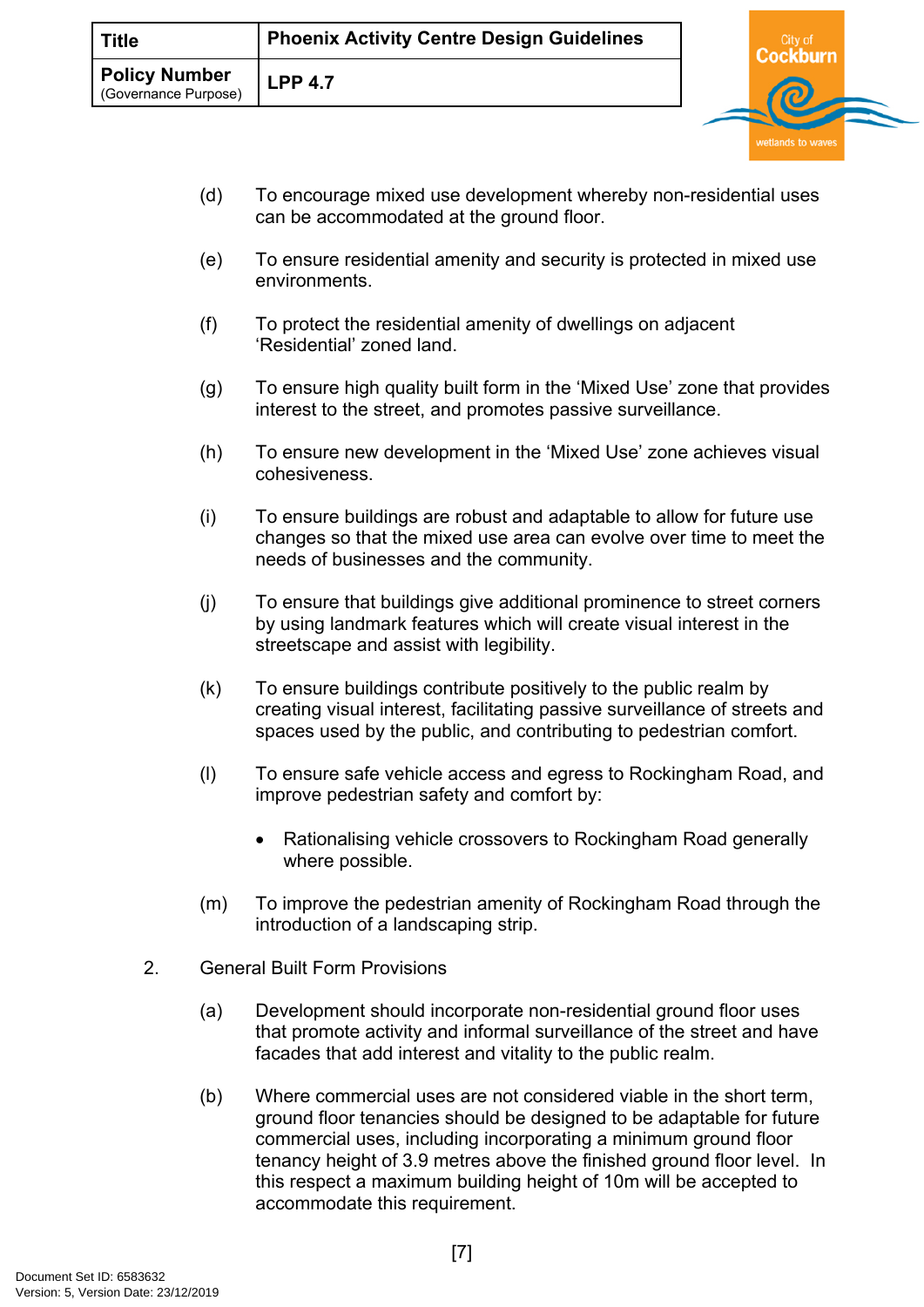| Title                                        | <b>Phoenix Activity Centre Design Guidelines</b> |   |  |
|----------------------------------------------|--------------------------------------------------|---|--|
| <b>Policy Number</b><br>(Governance Purpose) | $LPP$ 4.7                                        | ක |  |

- (c) Where the ground floor is designed accordingly the plot ratio of the ground floor will be in addition to that of the residential development, calculated in accordance with the Residential Design Codes.
- (d) To ensure that building facades are architecturally interesting the upper levels of buildings should be articulated to break-up long sections of plain facades. This should include at least three of the following features:
	- (i) Major openings;
	- (ii) Different colours, materials or textures;
	- (iii) Indentations and extrusions which break the building into individual elements;
	- (iv) Protruding balconies;
	- (v) Awnings over windows.
- (e) All building levels should be clearly defined through the use of colours, materials and detailing.
- (f) The upper level(s) of buildings should be designed to promote informal surveillance of the street through the use of balconies and/or large windows.
- (g) Upper floor windows of buildings should be largely unobscured to promote passive surveillance.
- (h) Ground floor non-residential frontages fronting Rockingham Road or primary pedestrian linkages are to be designed as shop fronts with no less than 70% glazing. Buildings fronting other public areas shall be glazed for a minimum of 50%. Glazing percentages are to apply from between 0.9m and 2.1m above footpath/street level.
- (i) Commercial buildings should address the street in a traditional manner with windows facing the street and clearly defined entry points that are visible from the street. To achieve this entry points should generally include at least two of the following features:
	- (i) Appropriately scaled signage above the entry door;
	- (ii) Indentation of the entry point, with recessed entrances truncated at an angle to the pedestrian route of no less than 60 degrees;
	- (iii) Highlighting the entry point through the use of different materials.
- (j) Buildings should be designed so that services do not project above the specified maximum height of the building, and should be screened from view. To ensure adaptability of buildings this should include consideration of larger servicing unit requirements for other uses (such as restaurants) so that these can be accommodated should the building undergo a future change of use.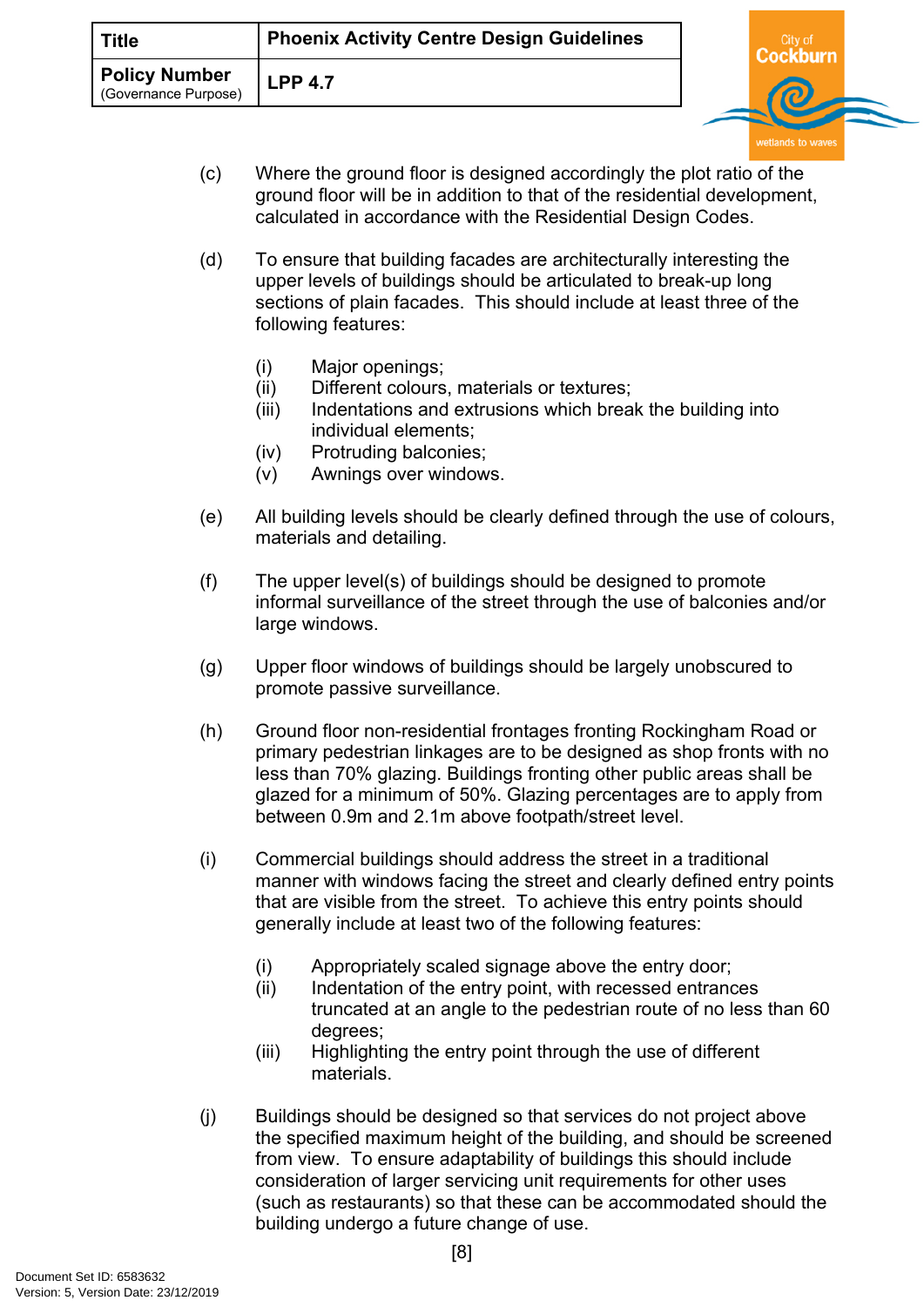| <b>Title</b>                                 | <b>Phoenix Activity Centre Design Guidelines</b> |  |  |
|----------------------------------------------|--------------------------------------------------|--|--|
| <b>Policy Number</b><br>(Governance Purpose) | <b>LPP 4.7</b>                                   |  |  |

- (k) To articulate street corners to provide visual interest and assist with legibility, new buildings located on corner sites should include:
	- (i) Architectural roof features that protrude above the normal roof line;

wetlands to wav

- (ii) Increased parapet heights with additional detail, colour and textures; and/or
- (iii) An increased number of storeys at the street corner.
- (l) New buildings with parapets should include indentations; additional modulation, and/or variation in parapet heights and designs so as to provide additional interest to the street.
- (m) In mixed use developments commercial uses should be separated from residential uses by being located on separate floors of a building to ensure the amenity and security of residents and commercial tenants.
- (n) Development applications are to be accompanied by design and documentation of 'back-of-house' services, including ducting and vents. To ensure the robustness and adaptability of buildings this should consider a general and basic overview of potential 'back-ofhouse' services for food businesses (such as ducting and vents allowing for the mechanical ventilation of kitchen areas, and 'grease traps').
- (o) Buildings adjacent to Rockingham Road are to be a minimum of two storeys in height, with single storey commercial buildings to be assessed on their merits against the objectives of the policy.
- (p) Garages facing Rockingham Road will not be supported.
- 3. Parking and Movement
	- (a) Where new building(s) are proposed within the 'Phoenix Mixed Use Development and Access Precinct' they are required to be setback in accordance with the R60 coding.
	- (b) At-grade car parking areas should be landscaped with suitable trees at the rate of one tree per 6 bays. The chosen trees should provide shade, improve amenity and assist in visual screening from above. The car park should also be appropriately lit for after-dark use.
	- (c) Any new multi-storey car parks should incorporate interactive street frontages, such as shops or other uses that promote activity, where possible. These can be 'sleeved' along the street frontages of the car park structure.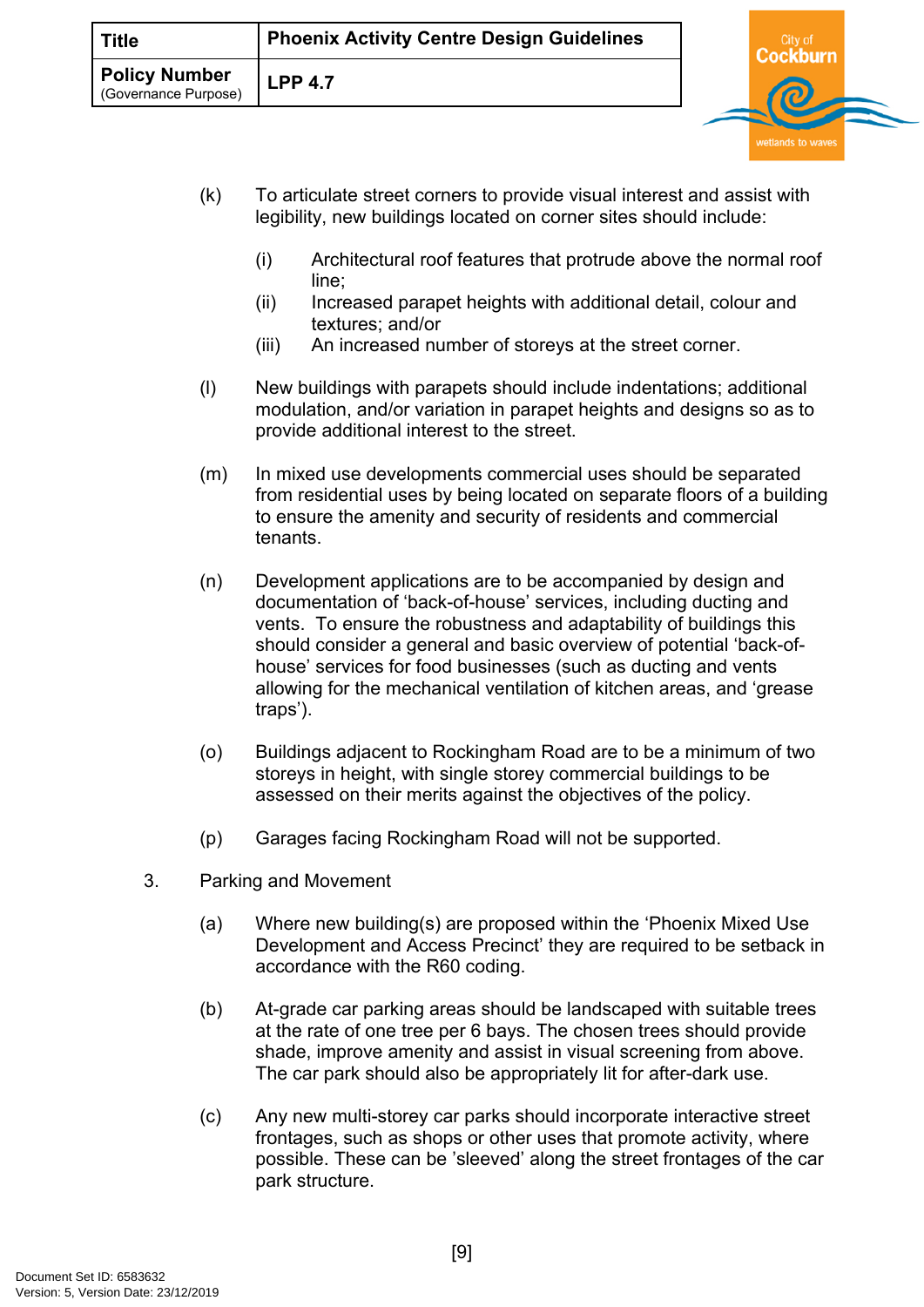| Title                                        | <b>Phoenix Activity Centre Design Guidelines</b> |  |
|----------------------------------------------|--------------------------------------------------|--|
| <b>Policy Number</b><br>(Governance Purpose) | <b>LPP 4.7</b>                                   |  |

(d) Where car parking levels (including undercroft levels) are visible from a street or public space, high quality architectural detailing shall be incorporated into the façade of all floors.

wetlands to wav

- (e) Development proposals should include only one vehicle crossover, to be placed where there is no street tree.
- (f) Wherever possible the finished level of buildings/tenancies should match that of the adjacent footpath so that continuous access is provided from the pedestrian footpath into each commercial tenancy and a consistent streetscape is achieved on Rockingham Road.
- (g) Services should be located away from the street and towards the rear of the site to minimise impact on the pedestrian environment.
- (h) Safe and comfortable pedestrian access shall be provided from the parking area to the entry point of the proposed development and to all street frontages.
- (i) For developments that include parking at the rear of the building pedestrian access between the street and car parking area is to be provided.
- 4. Servicing
	- (a) Bin and service enclosures are to be screened and located away from visually prominent parts of the site. Wherever possible services should be designed to visually integrate into buildings, rather than be a separate element.
	- (b) Development will need to conform to the City's Local Planning Policy related to Waste Management Plans in Multiple Unit development.
- 5. Change of use proposals for dwellings
	- (a) Where the existing dwelling or building is the subject of a change of use proposal (to be accommodated within an existing dwelling/building), the following provisions will apply:
		- (i) Only one vehicle crossover is to be utilised, with any existing additional crossovers to be removed unless safe access and egress cannot be accommodated otherwise.
		- (ii) Existing large crossovers are to be reduced in size.
		- (iii) Car parking areas are to be designed so that vehicles can exit onto Rockingham Road in forward gear.
- 6. Landscaping
	- (a) A comprehensive landscaping plan is required for the front setback area and verge, demonstrating an appropriate and attractive mix of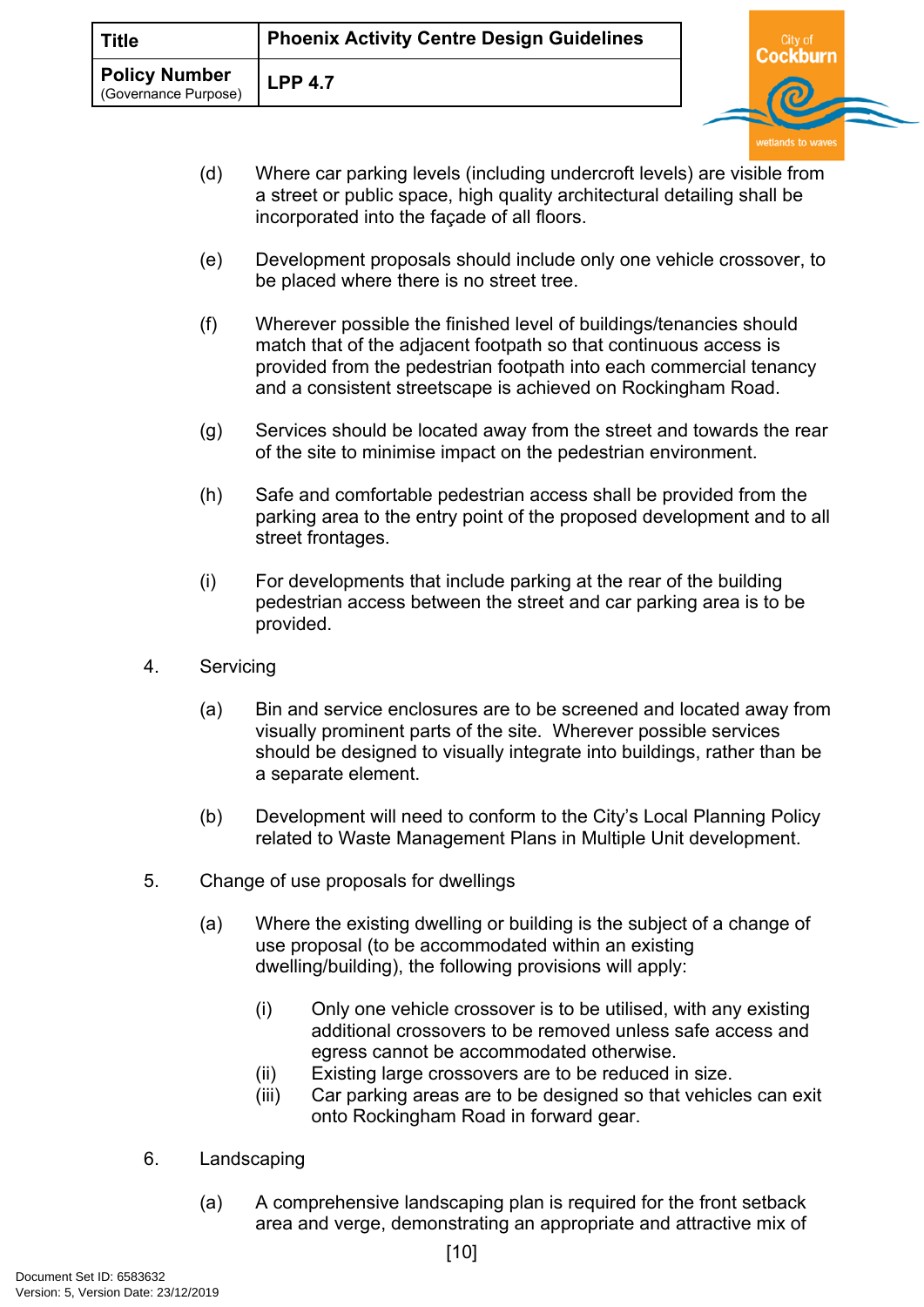| <b>Title</b>                                 | Phoenix Activity Centre Design Guidelines |  |
|----------------------------------------------|-------------------------------------------|--|
| <b>Policy Number</b><br>(Governance Purpose) | <b>LPP 4.7</b>                            |  |

hard paving and in-ground planting, provided that the plantings maintain openness to the building to ensure a visible and safe entrance, and create no potential entrapment areas.

burn

- (b) Water-sensitive design planting principles will be encouraged.
- (c) Opportunities should be taken to include simple pedestrian amenities such as seats and shade/shelter.
- (5) Northern Precinct
	- 1. Objectives
		- (a) To ensure buildings contribute positively to the public realm by creating visual interest, facilitating passive surveillance of streets and spaces used by the public, and contributing to pedestrian comfort.
		- (b) To facilitate safe, comfortable pedestrian and cyclist movement, particularly in a north south direction through the activity centre.
		- (c) To improve legibility for pedestrians throughout the precinct.
		- (d) To ensure safe and legible vehicle access and egress throughout the precinct, particularly onto Rockingham and Phoenix Road.
	- 2. General Built Form Provisions
		- (a) New buildings or proposed modifications to existing buildings should include clearly identifiable pedestrian entry point(s).
	- 3. Parking and Movement
		- (a) Development must demonstrate how safe and convenient pedestrian movement from the street footpaths and car parking areas to building entry points are facilitated.
	- 4. Signage
		- (a) All applications for development are to be accompanied by a plan showing location and details of any proposed signage.
	- 5. Landscaping
		- (a) Development proposals should include landscaping plans that provide detail of plant species and maintenance.

| Strategic Link: |  |  |
|-----------------|--|--|
|                 |  |  |